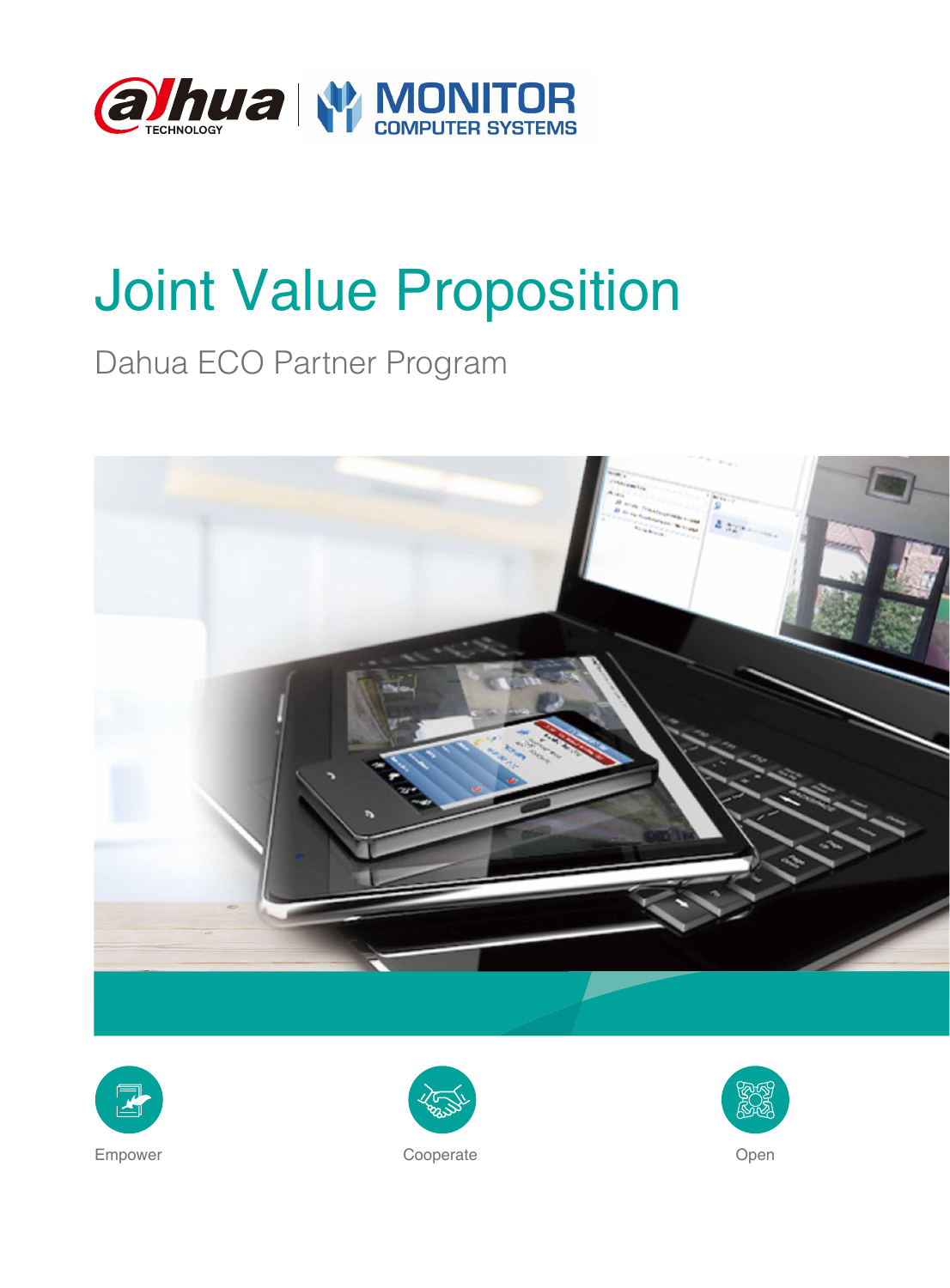

#### **About Monitor Computer Systems**

Monitor Computer Systems Ltd. has been a premier supplier of alarm monitoring systems to the UK market and abroad since its founding in 1984. Their customers include major security companies, local authorities, telecom companies, and financial institutions. Currently, around 600,000 live signaling systems are monitored with relevant British, European and US standards using the software provided by Monitor Computer Systems.



#### **Sentinel: An Innovative Alarm Monitoring Software**

Sentinel provides all the services needed to help alarm and video monitoring centers win and grow their business.

- A wide range of integrations that support most alarm signalling, CCTV, lone worker and tracking protocols
- A single platform for all services
- A web portal to allow your customers to view, report and manage their own customers and engineers
- A billing module to detect automatically all chargeable services, create accurate invoices and email them directly to the customer
- A smart phone interface for engineers and end-users



### **Dahua & Monitor Computer Systems**

The Sentinel platform is integrated with Dahua video systems, supporting NVR/XVR and Network Camera devices. This collaboration allows the implementation of the latest cloud features within Dahua's high quality video solution products. Dahua and Monitor Computer Systems has been cooperating together since 2013, promoting a smarter and safer living in the UK. This integration has allowed both parties to further develop their technological capabilities and bring more value to their customers.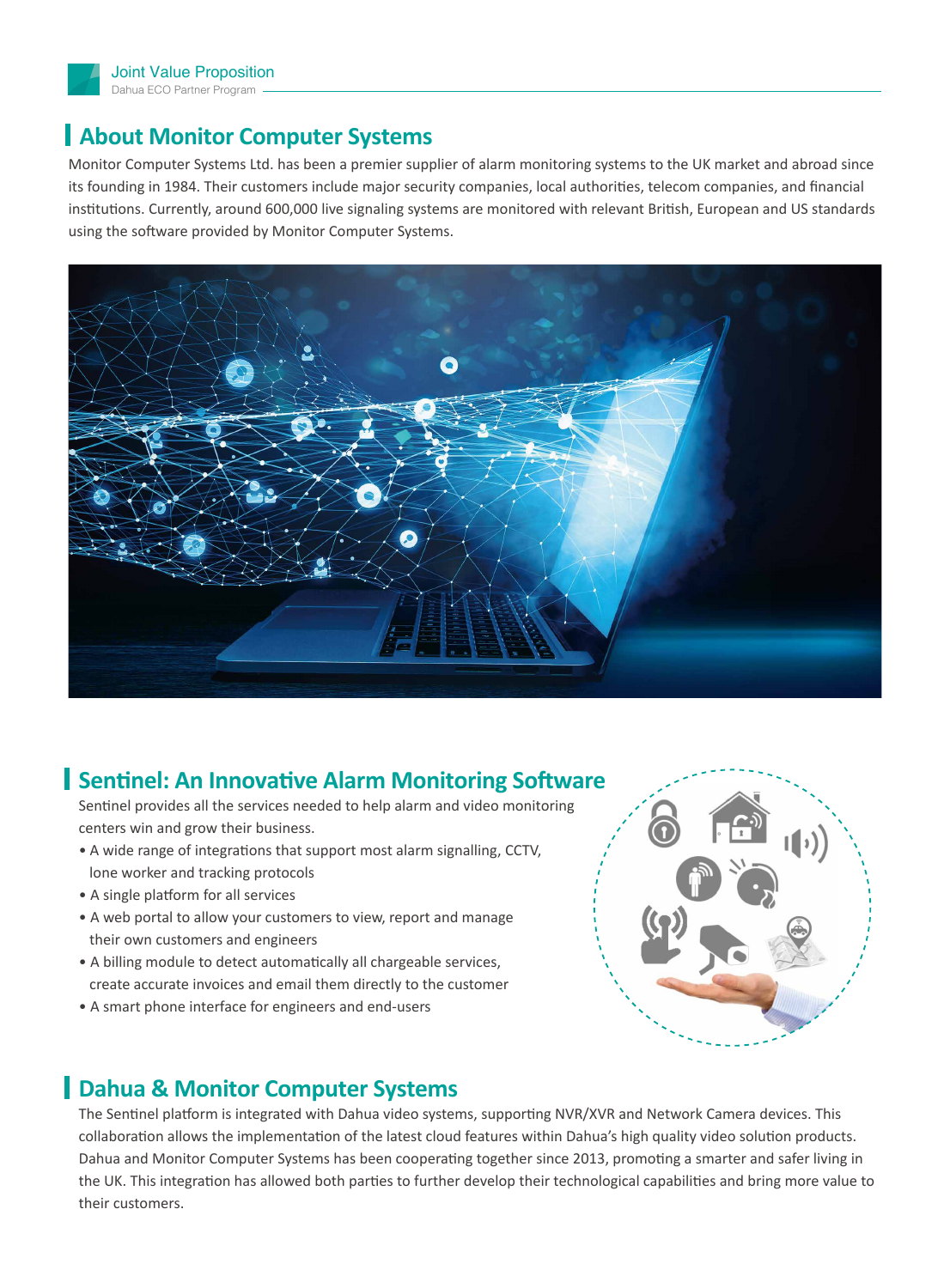## **Interoperability**

## *Supported Dahua Products*

#### *• Network Recorders* DH-NVR4000-4KS2

DH-NVR5000-4KS2 DH-NVR600-4KS2 DH-NVR5000-I

#### *• HDCVI Recorders*

DH-XVR-X DH-XVR-X1 DH-XVR-I



*Note: For more compatible product models, please contact us for a list.*